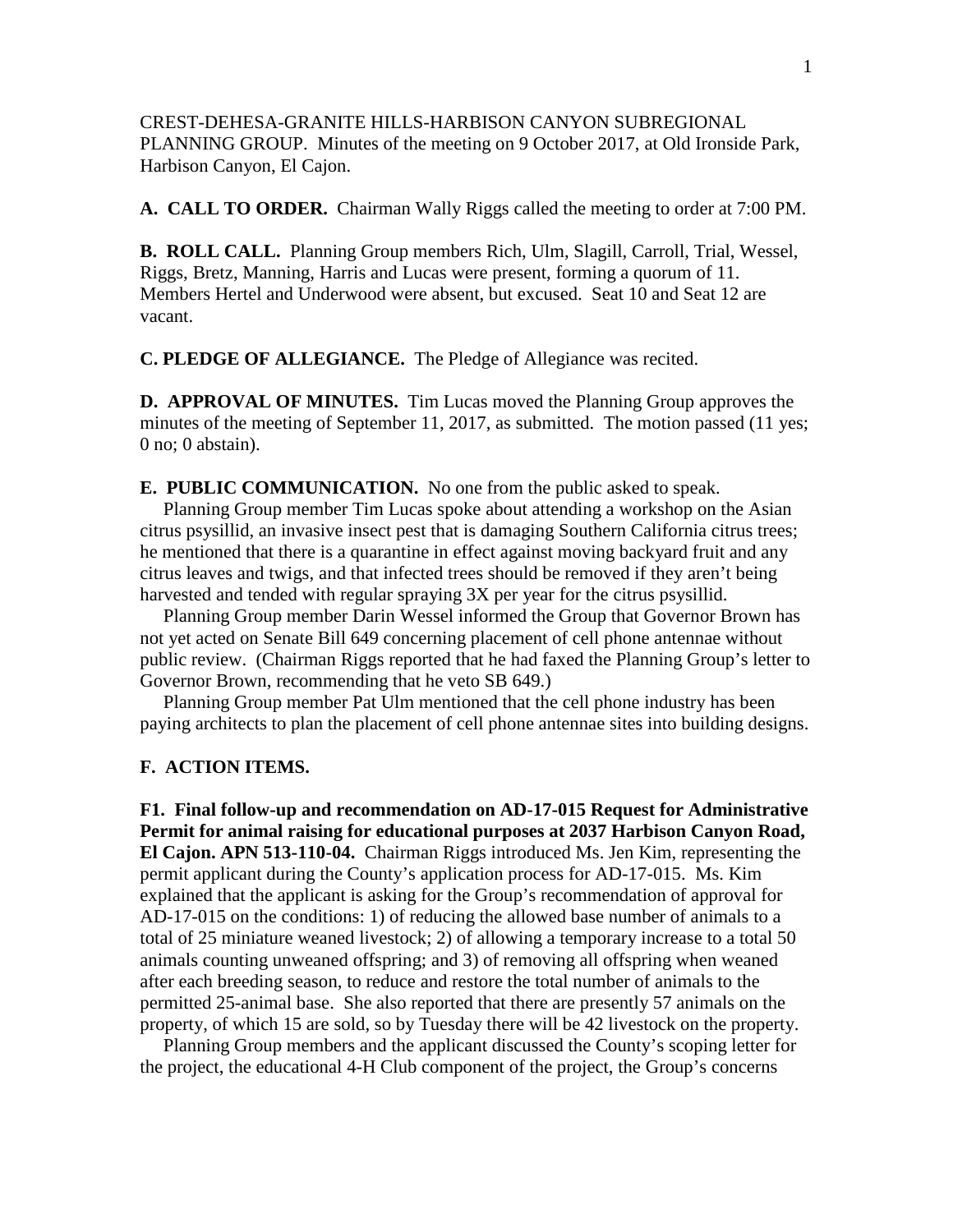about the proposed numbers of animals for the project, and potential impacts to existing and future neighbors.

 Darin Wessel moved the Planning Group recommends approval of AD-17-015 under the following conditions: 1) that the base number of allowed animals must not exceed a total of 25 miniature livestock (goats, sheep, cows and pigs); 2) that no more than 5 miniature cows are allowed at any time; 3) that no more than 5 miniature pigs are allowed at any time; and 4) that the property may have a temporary, transient increase of an additional 15 animals, for a maximum total of 40 animals, for a period of but no longer than 6 months. Chairman Riggs proposed an amendment, which Wessel accepted, requiring that the Applicant for AD-17-015 must comply with all of the specifics of the County's scoping letter for this project. The motion failed (5 yes; 5 no; 1 abstain: Harris).

< The Planning Group is a 15-member board. Approval of an action or motion of the Group requires 8 yes votes, or a majority of a full 15-member board, not merely a majority of Group members present. >

 Darin Wessel moved the Planning Group recommends approval of the motion detailed above, with a change to Condition #4, to allow the temporary, transient increase of an additional 10 animals, for a maximum total of 35 animals, for a period of up to 6 months. The motion failed (6 yes; 4 no: Trial, Manning, Carroll, Slagill; 1 abstain: Harris).

 Darin Wessel moved the Planning Group recommends approval of AD-17-015, on the conditions that the project allows on the property no more than 25 miniature animals, with no more than 5 miniature cows, no more than 5 miniature pigs, and that the Applicant complies with all of the specifics of the project contained in the County's scoping letter for it. The motion passed (10 yes; 0 no; 1 abstain: Harris).

## **F2. Request for Planning Group discussion and recommendation on Speed Limit Signs and drainage issues on West Noakes Street in Harbison Canyon.** Chairman Riggs opened discussion on this item, commenting that the only way the community can have enforceable speed limit signs for controlling speeders is to have a traffic study done by Department of Public Works; and that if residents want speed bumps installed, that is

complicated since street drainage conditions would be changed.

 Darin Wessel pointed out that the posted agenda for tonight's meeting does not include "speed bumps" as a component of Agenda Item F2, and he recommended that the item be tabled until next month, when the matter of speed bumps can be given proper public notice to allow discussion and consideration by the Group.

 Group discussion included contacting the Traffic Advisory Committee about having appropriate traffic studies done, and requesting that DPW evaluate all possible traffic calming strategies that could be employed on West Noakes. Planning Group members and community residents agreed that speeding vehicles on West Noakes and Editha Drive present a community safety concern, especially for school children and other residents walking where there are no sidewalks or adequate road shoulders. Chairman Riggs stated that this item, with notice of the speed bump/traffic calming emphasis, would be included on the November meeting agenda.